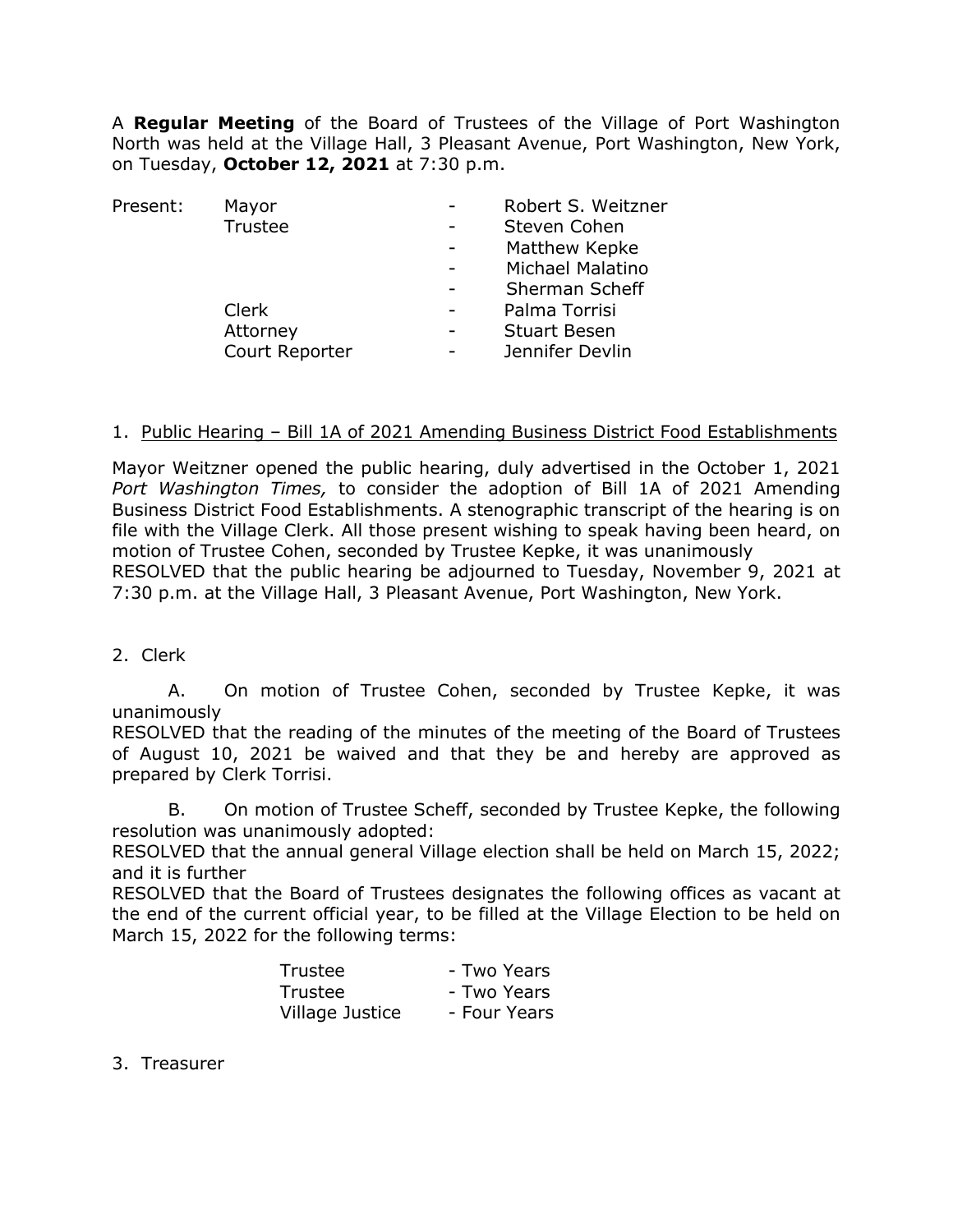A. On motion of Trustee Kepke, seconded by Trustee Cohen, it was unanimously

RESOLVED that the reading of the Abstract of Vouchers for the General Fund #238, totalling \$176,963.77, be waived and that it be and hereby is approved as prepared by Treasurer Bella.

B. Trustee Scheff stated that he reviewed the bank statement reconciliations for July and August 2021.

- 4. Reports
	- A. Public Works

1. On motion of Trustee Malatino, seconded by Trustee Scheff, it was unanimously

RESOLVED that the Public Works report for September/October 2021 be and hereby is accepted as prepared by Superintendent Novinski.

2. The Village will remove the Gingko curb tree in front of the home of D. Koukou at 140 Soundview Drive.

B. Building Department

On motion of Trustee Cohen, seconded by Trustee Scheff, it was unanimously RESOLVED that the Building Department report for September/October 2021 be and hereby is accepted as presented by Superintendent Barbach.

C. Emergency Management & Traffic Safety

On motion of Trustee Malatino, seconded by Trustee Kepke, it was unanimously RESOLVED that the Emergency Management and Traffic Safety reports for the month of September/October 2021 be and hereby are approved as presented by Commissioner Kaplan.

## D. Beautification

On motion of Trustee Cohen, seconded by Trustee Malatino, the Board accepted the Beautification Commission report for the month of September/October 2021 as presented by Commissioner Roth.

E. Justice Court

The Board accepted the Justice Court report for August 2021.

5. Public Comment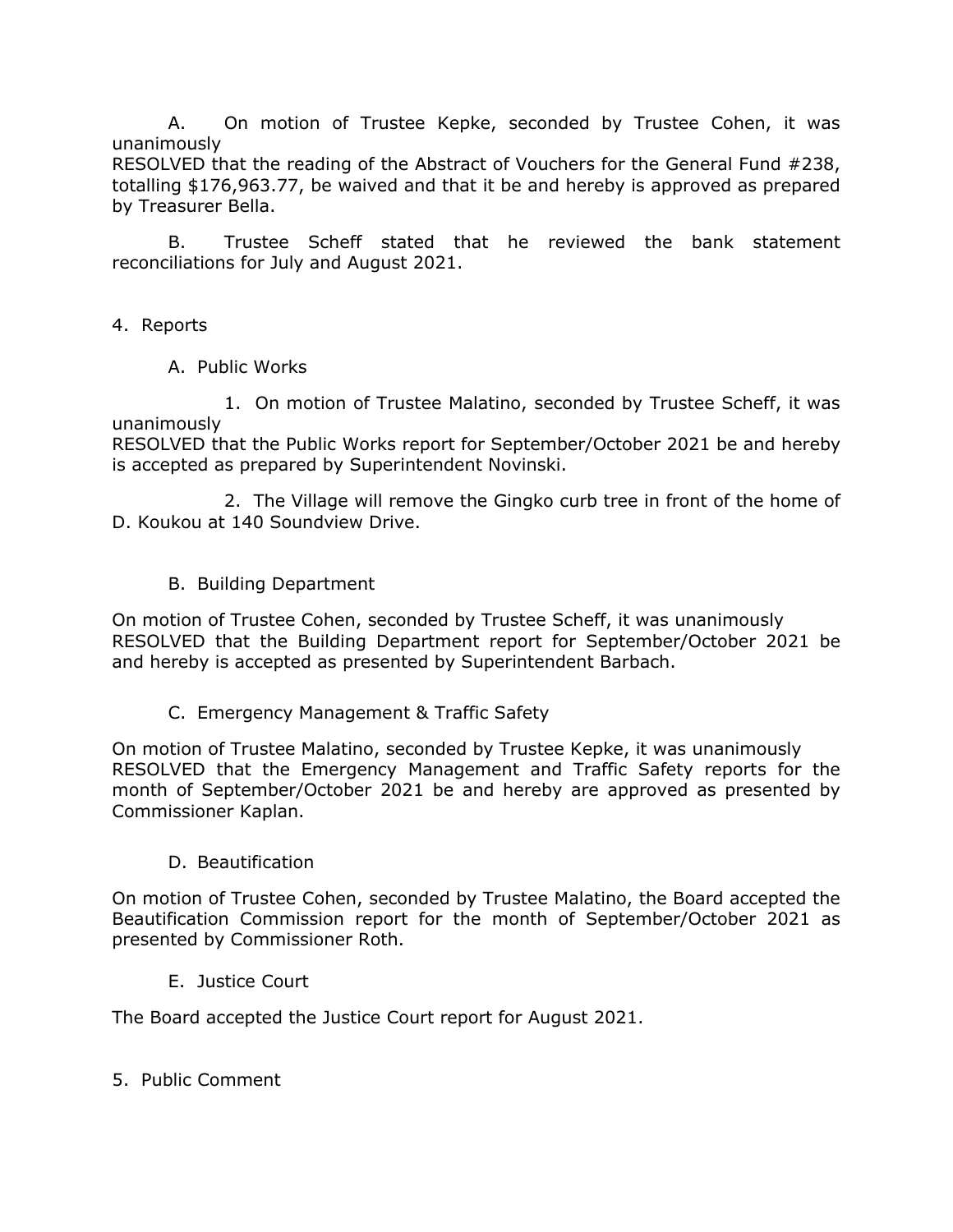Mayor Weitzner responded to Sam Glasser's complaint that the McGowan truck was driving too quickly to sweep the street saying he told the contractor to return to and re-sweep certain areas.

### 6. Business

#### A. Street Light Maintenance Contract

Clerk Torrisi reported that the following proposals were received by the Village by 12:00 noon on Friday, October 8, 2021:

| Anker's     | Palace      | Eldor       |
|-------------|-------------|-------------|
| \$11,100.00 | \$11,040.00 | \$21,600.00 |
| 650.00      | 650.00      | 1,200.00    |
| 995.00      | 1,000.00    | 1,400.00    |
| 415.00      | 410.00      | 965.00      |
| 510.00      | 510.00      | 1,000.00    |
| 510.00      | 510.00      | 700.00      |
| 1.25        | 1.00        | 4.00        |
| 32.00       | 32.00       | 100.00      |
| 125.00      | 120.00      | 150.00      |
|             |             |             |

Traffic Safety Commissioner Kaplan recommended Palace Electrical Contractors Inc. as the lowest responsible bidder. On motion of Trustee Malatino, seconded by Trustee Scheff, it was unanimously

RESOLVED that the Street Light Maintenance contract be and hereby is awarded to Palace Electrical Contractors Inc., as the lowest responsible bidder, for the term of October 1, 2021 to September 30, 2022, at a cost not to exceed \$11,040.00 per year and as more particularly set forth in a written agreement between the parties.

#### B. Conditional Use Extension for Parking & Storage of Motor Vehicles at 101 Winners Circle

On motion of Trustee Malatino, seconded by Trustee Scheff, it was unanimously RESOLVED that the Board of Trustees hereby extends the conditional use permit of Biener Auto Group Inc., 795 Northern Boulevard, Great Neck, New York 11021, to allow the outdoor storage and parking of motor vehicles at 101 Winners Circle, Port Washington, New York 11050 (said premises are designated on the Nassau County Land & Tax Map as Section 4, Block 123, Lots 18, 20, 23, 24, 43 & 50 and are owned by Parvis Farahzad, 101 Channel Drive LLC, 750 Route 25A, East Setauket, New York 11733) to January 12, 2022, upon the same terms and conditions as the permit granted on January 22, 2020.

## C. Port Washington Fire Department LOSAP – Firefly Agreement

On motion of Trustee Kepke, seconded by Trustee Scheff, it was unanimously RESOLVED that the Board of Trustees engages Firefly Admin Inc. to serve as administrator of the Port Washington Fire Department Length of Service Award Program (LOSAP) for Term Period 1 from January 1, 2022 to December 31, 2022